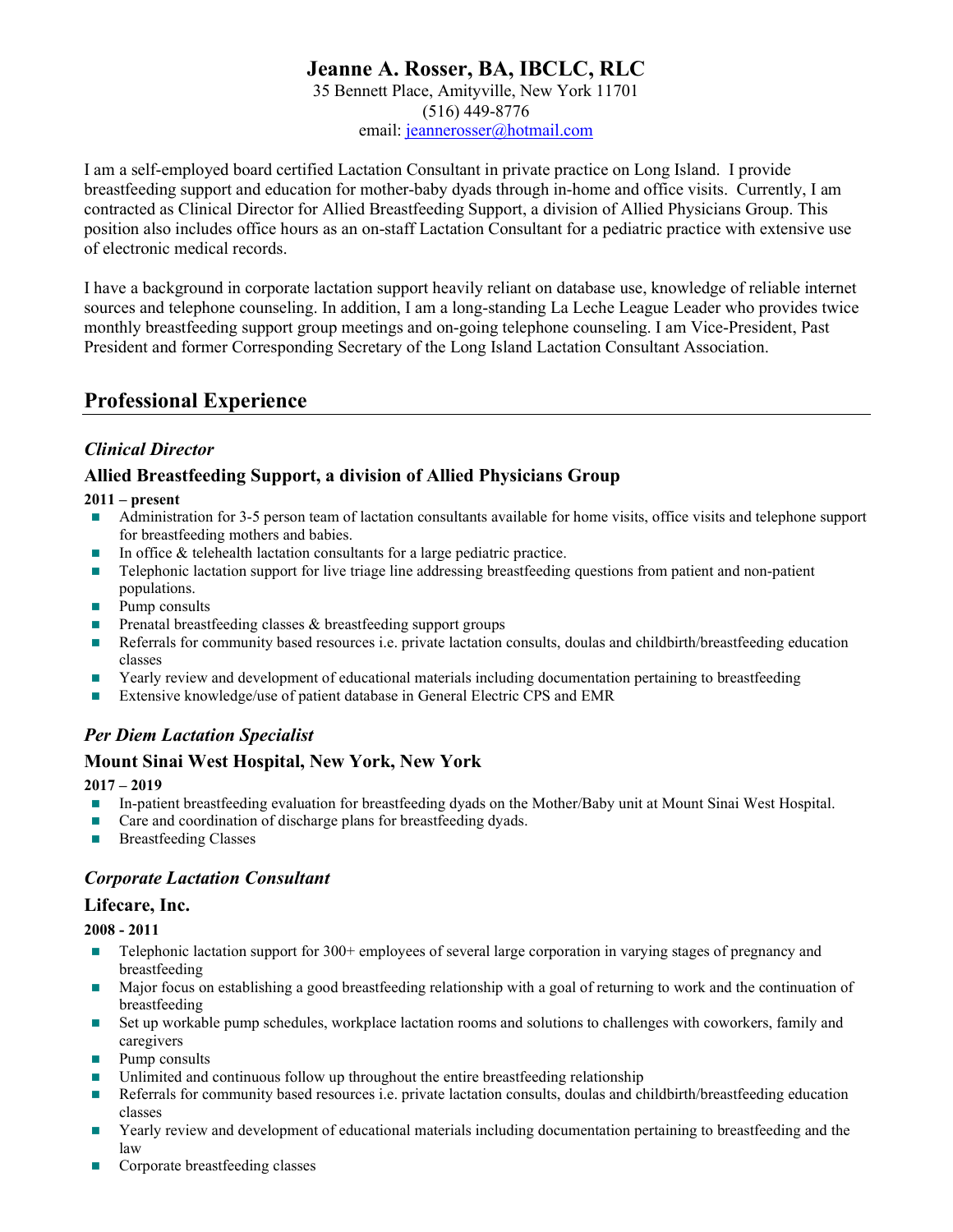- 1 week per month of 24/7 on-call for out of hours emergencies
- **Extensive knowledge/use of client database in Oracle CRM and telephonic tracking system Apropos**

### Private Practice Lactation Consultant

### West Suffolk Lactation Center

#### 2002 - present

- International Board Certified Lactation Consultant making home and telehealth visits to assist mother-baby dyads with breastfeeding management and troubleshooting
- In-home private, group and online breastfeeding classes
- All consults followed up with telephone support and, if needed, a secondary visit
- Well versed in all popular pumping equipment

## Memberships & Associations

### Long Island Lactation Consultant Association

#### 2004 - present

- **Member since 2004, currently Recording Secretary**
- Executive Board Member since 2008, Executive President 2012 to 2016
- **Nassau County Department of Health Mothers' Room committee member**
- **As President, I was responsible for writing quarterly newsletter and running membership meetings**
- As Vice President, I was responsible for planning and running the educational portion of membership meetings
- As Corresponding Secretary, I disseminated pertinent information to the membership and kept website updated (www.lilca.org)

### Professional Memberships

- **LILCA**, member since 2004
- **ILCA, member since 2003**
- USLCA, member since 2012

### La Leche League International

#### 1996 - present

- **Leader running twice monthly local educational and support group meetings**
- **Managing a telephone support line counseling breastfeeding woman and breastfeeding related queries**
- District Advisor supporting 10-15 leaders with La Leche League New York–East (LLL NYE), reporting meeting statistics and running local workshops for leaders
- Chairperson, Ads and Exhibitors Committee for LLL NYE annual conference 2005-2008
- Appeared on the Today Show representing La Leche League in 2007

## Public Speaking

- 1996 present. As a La Leche League Leader, host monthly theme related lectures and discussions for pregnant women, new mothers, returning mothers, and group members regarding breastfeeding and related topics
- 2008: Lecture on breastfeeding basics at monthly childbirth educations classes run by New Baby Belly
- 2003, 2007: Speaker on breastfeeding related topics at LLL NYE annual conference
- 2008: Speaker on breastfeeding related topics at Babies R US contracted by Medela
- 2017-18: Speaker on breastfeeding related topics at Babies R US contracted by The Allied Foundation

## Education and Accreditations

### Queens College, City University of New York

Bachelors of Arts in Computer Science 1982

#### La Leche League International

**Leader accredited in 1996**